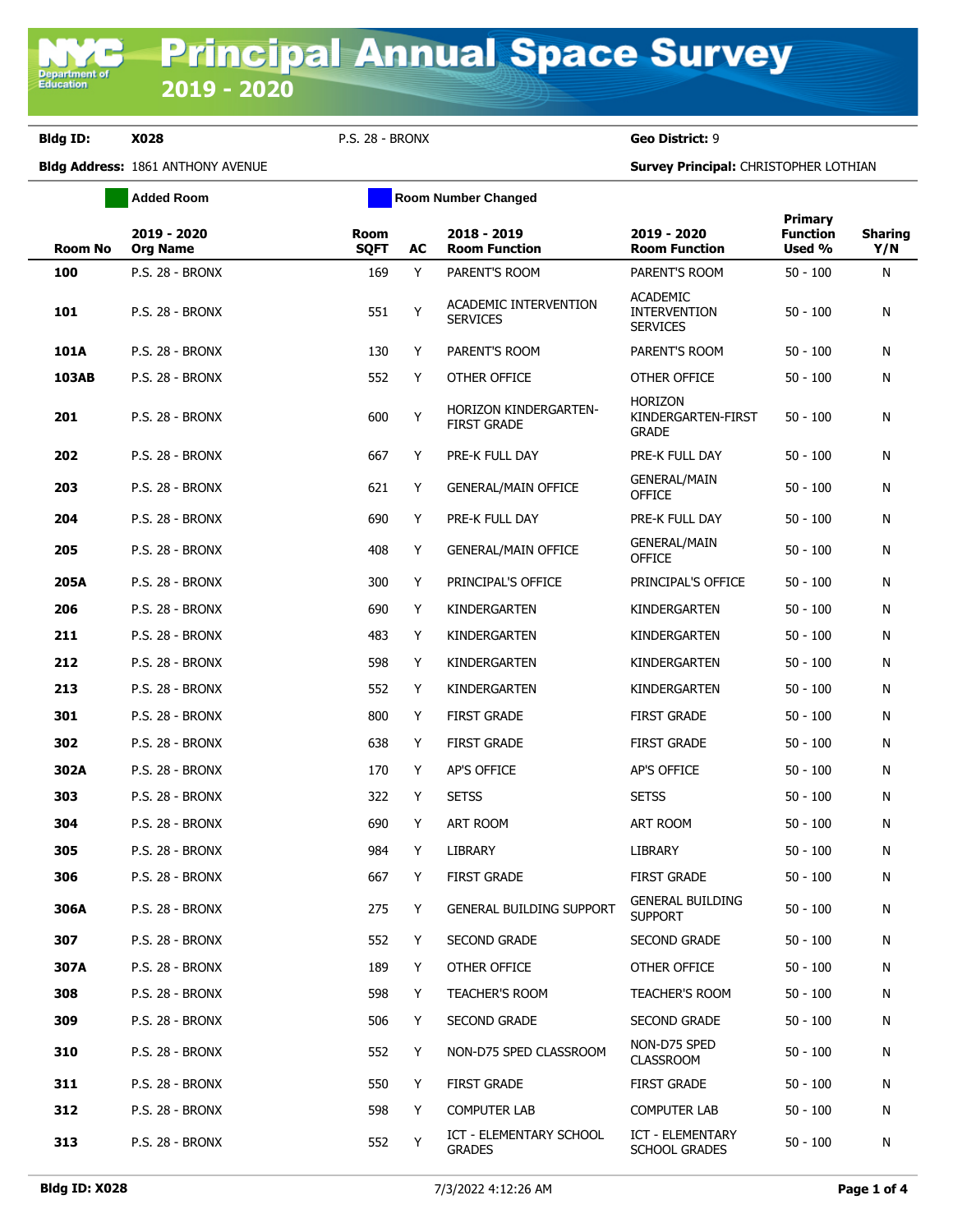**Bldg ID: X028** P.S. 28 - BRONX **Geo District:** 9

**Bldg Address:** 1861 ANTHONY AVENUE **Survey Principal:** CHRISTOPHER LOTHIAN

|            | <b>Added Room</b>              |                            | <b>Room Number Changed</b> |                                          |                                                 |                                             |                       |
|------------|--------------------------------|----------------------------|----------------------------|------------------------------------------|-------------------------------------------------|---------------------------------------------|-----------------------|
| Room No    | 2019 - 2020<br><b>Org Name</b> | <b>Room</b><br><b>SQFT</b> | AC                         | 2018 - 2019<br><b>Room Function</b>      | 2019 - 2020<br><b>Room Function</b>             | <b>Primary</b><br><b>Function</b><br>Used % | <b>Sharing</b><br>Y/N |
| 401        | P.S. 28 - BRONX                | 768                        | Y                          | THIRD GRADE                              | THIRD GRADE                                     | $50 - 100$                                  | N                     |
| 402        | <b>P.S. 28 - BRONX</b>         | 638                        | Y                          | THIRD GRADE                              | THIRD GRADE                                     | $50 - 100$                                  | N                     |
| 402A       | <b>P.S. 28 - BRONX</b>         | 160                        | Y                          | AP'S OFFICE                              | AP'S OFFICE                                     | 50 - 100                                    | N                     |
| 403        | <b>P.S. 28 - BRONX</b>         | 621                        | Y                          | NON-D75 SPED CLASSROOM                   | NON-D75 SPED<br><b>CLASSROOM</b>                | 50 - 100                                    | N                     |
| 404        | <b>P.S. 28 - BRONX</b>         | 690                        | Υ                          | ICT - ELEMENTARY SCHOOL<br><b>GRADES</b> | <b>ICT - ELEMENTARY</b><br><b>SCHOOL GRADES</b> | 50 - 100                                    | N                     |
| 405        | <b>P.S. 28 - BRONX</b>         | 598                        | Y                          | <b>FUNDED - MATH</b>                     | <b>FUNDED - MATH</b>                            | 50 - 100                                    | N                     |
| 406        | <b>P.S. 28 - BRONX</b>         | 690                        | Y                          | THIRD GRADE                              | THIRD GRADE                                     | 50 - 100                                    | N                     |
| 407        | <b>P.S. 28 - BRONX</b>         | 864                        | Y                          | <b>SECOND GRADE</b>                      | SECOND GRADE                                    | 50 - 100                                    | N                     |
| 408        | <b>P.S. 28 - BRONX</b>         | 759                        | Y                          | <b>SECOND GRADE</b>                      | <b>SECOND GRADE</b>                             | 50 - 100                                    | N                     |
| 409        | <b>P.S. 28 - BRONX</b>         | 506                        | Y                          | NON-D75 SPED CLASSROOM                   | NON-D75 SPED<br><b>CLASSROOM</b>                | 50 - 100                                    | N                     |
| 410        | <b>P.S. 28 - BRONX</b>         | 552                        | Y                          | REGULAR CLASSROOM                        | REGULAR CLASSROOM                               | $50 - 100$                                  | N                     |
| 411        | <b>P.S. 28 - BRONX</b>         | 550                        | Y                          | <b>COACH'S OFFICE</b>                    | <b>COACH'S OFFICE</b>                           | 50 - 100                                    | N                     |
| 412        | <b>P.S. 28 - BRONX</b>         | 529                        | Y                          | <b>SECOND GRADE</b>                      | <b>SECOND GRADE</b>                             | 50 - 100                                    | N                     |
| 413        | <b>P.S. 28 - BRONX</b>         | 552                        | Y                          | <b>COACH'S OFFICE</b>                    | <b>COACH'S OFFICE</b>                           | 50 - 100                                    | N                     |
| 414        | <b>P.S. 28 - BRONX</b>         | 154                        | Y                          | <b>GUIDANCE OFFICE</b>                   | <b>GUIDANCE OFFICE</b>                          | 50 - 100                                    | N                     |
| 501        | <b>P.S. 28 - BRONX</b>         | 800                        | Y                          | <b>FIFTH GRADE</b>                       | FIFTH GRADE                                     | 50 - 100                                    | N                     |
| 502        | <b>P.S. 28 - BRONX</b>         | 720                        | Y                          | <b>FIFTH GRADE</b>                       | FIFTH GRADE                                     | 50 - 100                                    | N                     |
| 502A       | <b>P.S. 28 - BRONX</b>         | 160                        | Y                          | AP'S OFFICE                              | AP'S OFFICE                                     | $50 - 100$                                  | N                     |
| 503        | <b>P.S. 28 - BRONX</b>         | 621                        | Y                          | <b>SPEECH</b>                            | <b>SPEECH</b>                                   | 50 - 100                                    | N                     |
| 504        | <b>P.S. 28 - BRONX</b>         | 690                        | Y                          | <b>FIFTH GRADE</b>                       | <b>FIFTH GRADE</b>                              | $50 - 100$                                  | N                     |
| 505        | <b>P.S. 28 - BRONX</b>         | 598                        | Y                          | NON-D75 SPED CLASSROOM                   | NON-D75 SPED<br><b>CLASSROOM</b>                | $50 - 100$                                  | N                     |
| 506        | P.S. 28 - BRONX                | 690                        | Y                          | <b>FOURTH GRADE</b>                      | <b>FOURTH GRADE</b>                             | 50 - 100                                    | N                     |
| 507        | <b>P.S. 28 - BRONX</b>         | 675                        | Y                          | NON-D75 SPED CLASSROOM                   | NON-D75 SPED<br><b>CLASSROOM</b>                | $50 - 100$                                  | N                     |
| 508        | P.S. 28 - BRONX                | 650                        | Y                          | <b>FOURTH GRADE</b>                      | <b>FOURTH GRADE</b>                             | $50 - 100$                                  | N                     |
| 509        | <b>P.S. 28 - BRONX</b>         | 378                        | Y                          | <b>FUNDED - ESL</b>                      | <b>FUNDED - ESL</b>                             | $50 - 100$                                  | N                     |
| 510        | P.S. 28 - BRONX                | 600                        | Y                          | <b>FOURTH GRADE</b>                      | <b>FOURTH GRADE</b>                             | $50 - 100$                                  | N                     |
| 511        | P.S. 28 - BRONX                | 552                        | Y                          | <b>FUNDED - MATH</b>                     | <b>FUNDED - MATH</b>                            | $50 - 100$                                  | N                     |
| 512        | P.S. 28 - BRONX                | 560                        | Y                          | D75 SPED CLASSROOM                       | D75 SPED<br><b>CLASSROOM</b>                    | 50 - 100                                    | N                     |
| 513        | P.S. 28 - BRONX                | 609                        | Y                          | <b>FOURTH GRADE</b>                      | <b>FOURTH GRADE</b>                             | $50 - 100$                                  | N                     |
| 515        | P.S. 28 - BRONX                | 90                         | Y                          | STORAGE ROOM                             | STORAGE ROOM                                    | $50 - 100$                                  | N                     |
| <b>AUD</b> | P.S. 28 - BRONX                | 3249                       | Y                          | AUDITORIUM                               | AUDITORIUM                                      | $50 - 100$                                  | N                     |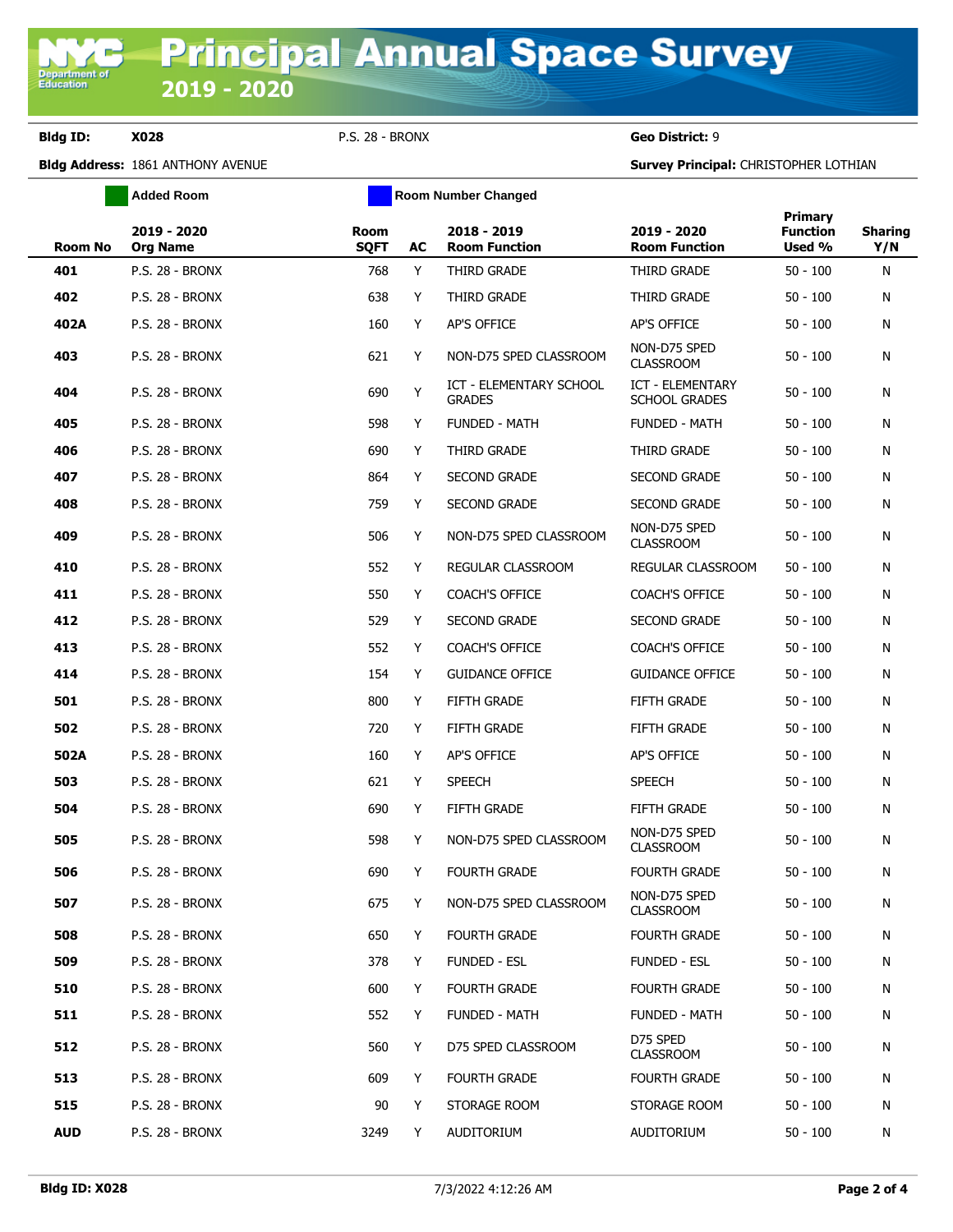**Bldg ID: X028** P.S. 28 - BRONX **Geo District:** 9

**Department of**<br>Education

**Bldg Address:** 1861 ANTHONY AVENUE **Survey Principal:** CHRISTOPHER LOTHIAN

| <b>Added Room</b> |                                                                                                                                                                                              | <b>Room Number Changed</b> |     |                                     |                                           |                                      |                       |
|-------------------|----------------------------------------------------------------------------------------------------------------------------------------------------------------------------------------------|----------------------------|-----|-------------------------------------|-------------------------------------------|--------------------------------------|-----------------------|
| Room No           | 2019 - 2020<br><b>Org Name</b>                                                                                                                                                               | <b>Room</b><br><b>SQFT</b> | AC. | 2018 - 2019<br><b>Room Function</b> | 2019 - 2020<br><b>Room Function</b>       | Primary<br><b>Function</b><br>Used % | <b>Sharing</b><br>Y/N |
| BOD1              | SCHOOL BASED HEALTH CENTER -<br><b>BRONX</b>                                                                                                                                                 | 1600                       |     | NURSE/MEDICAL SUITE                 | NURSE/MEDICAL<br><b>SUITE</b>             | $50 - 100$                           | N                     |
| <b>BR-1</b>       | <b>P.S. 28 - BRONX</b>                                                                                                                                                                       | 3162                       |     | <b>GENERAL BUILDING SUPPORT</b>     | <b>GENERAL BUILDING</b><br><b>SUPPORT</b> | $50 - 100$                           | N                     |
| <b>CAF</b>        | <b>P.S. 28 - BRONX</b>                                                                                                                                                                       | 3636                       | Y   | STUDENT CAFETERIA                   | STUDENT CAFETERIA                         | $50 - 100$                           | N                     |
| CAF1              | <b>P.S. 28 - BRONX</b>                                                                                                                                                                       | 3584                       | Y   | STUDENT CAFETERIA                   | STUDENT CAFETERIA                         | $50 - 100$                           | N                     |
| <b>KIT</b>        | <b>P.S. 28 - BRONX</b>                                                                                                                                                                       | 861                        |     | <b>KITCHEN</b>                      | <b>KITCHEN</b>                            | $50 - 100$                           | N                     |
|                   | How many hallway bathrooms for students are there in your building?                                                                                                                          |                            |     |                                     |                                           |                                      |                       |
|                   | Are any of the student bathrooms being shared by multiple schools?                                                                                                                           |                            |     |                                     |                                           |                                      |                       |
|                   | Are all the student bathrooms open throughout the day?                                                                                                                                       |                            |     |                                     |                                           |                                      |                       |
|                   | Please identify the number of non-instructional spaces, not reported above, being used for<br>instructional purposes, academic intervention services, or therapeutic or counseling services: |                            |     |                                     |                                           |                                      |                       |
|                   | Are any of those non-instructional spaces being shared?                                                                                                                                      |                            |     |                                     |                                           |                                      |                       |